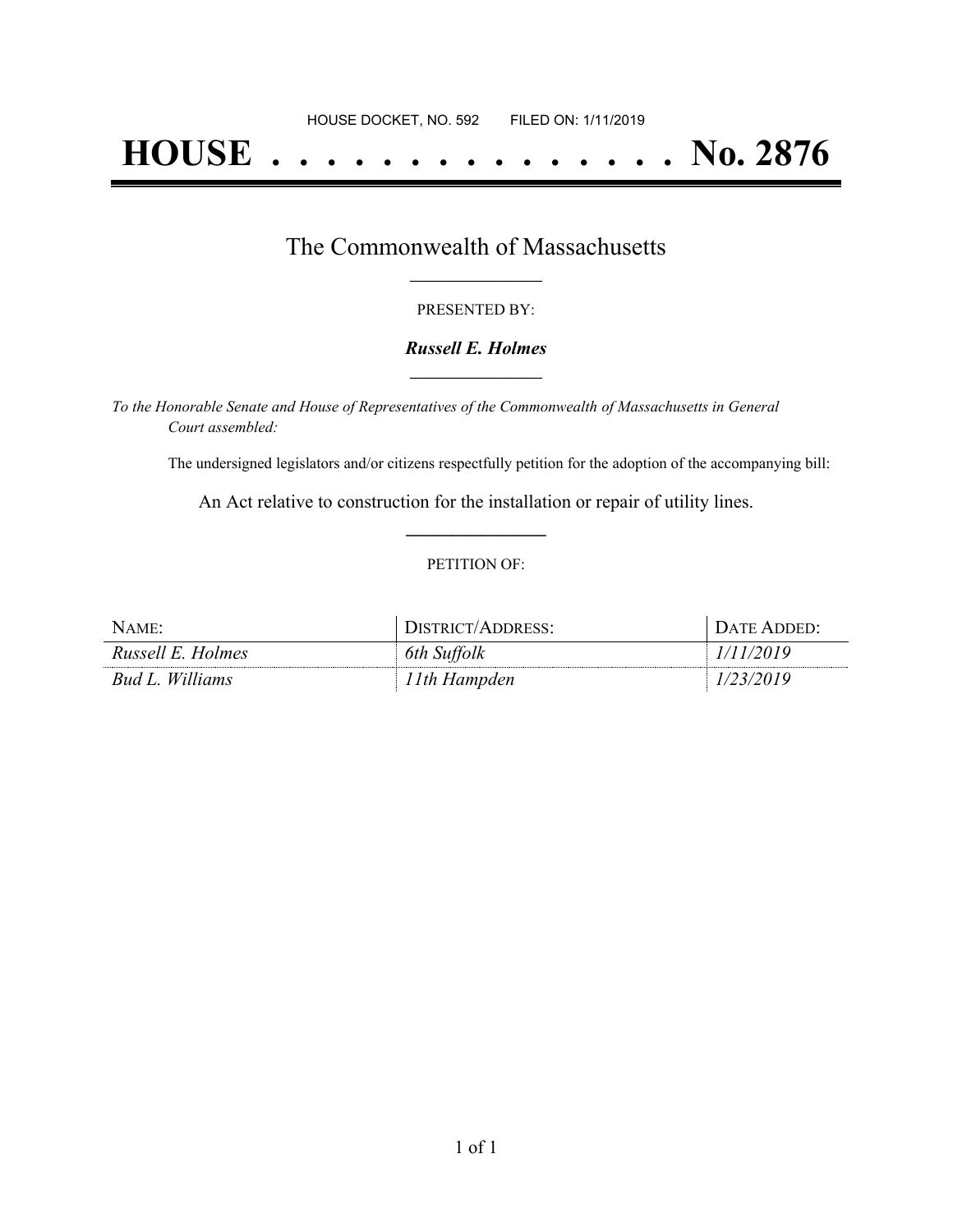#### HOUSE DOCKET, NO. 592 FILED ON: 1/11/2019

## **HOUSE . . . . . . . . . . . . . . . No. 2876**

By Mr. Holmes of Boston, a petition (accompanied by bill, House, No. 2876) of Russell E. Holmes and Bud L. Williams for legislation to require notification to owners of real estate in areas scheduled for certain public utility construction. Telecommunications, Utilities and Energy.

#### [SIMILAR MATTER FILED IN PREVIOUS SESSION SEE HOUSE, NO. *3397* OF 2017-2018.]

## The Commonwealth of Massachusetts

**In the One Hundred and Ninety-First General Court (2019-2020) \_\_\_\_\_\_\_\_\_\_\_\_\_\_\_**

**\_\_\_\_\_\_\_\_\_\_\_\_\_\_\_**

An Act relative to construction for the installation or repair of utility lines.

Be it enacted by the Senate and House of Representatives in General Court assembled, and by the authority *of the same, as follows:*

| $\mathbf{1}$   | SECTION 1. Section 70 of chapter 164 of the General Laws, as appearing in the 2012                |
|----------------|---------------------------------------------------------------------------------------------------|
| $\overline{2}$ | Official Edition, is hereby amended by adding the following sentence: At least 14 days before     |
| 3              | digging or opening the ground pursuant to this section, the gas company shall provide written     |
| 4              | notice of the time and expected duration of the construction to owners of real estate abutting or |
| 5              | within 100 feet of the location where the gas company is authorized to dig or open up the         |
| 6              | ground.                                                                                           |
| 7              | SECTION 2. Section 20 of chapter 165 of the General Laws, as so appearing, is hereby              |

8 amended by adding the following sentence:- At least 14 days before digging or opening the

9 ground pursuant to this section, the corporation shall provide written notice of the time and